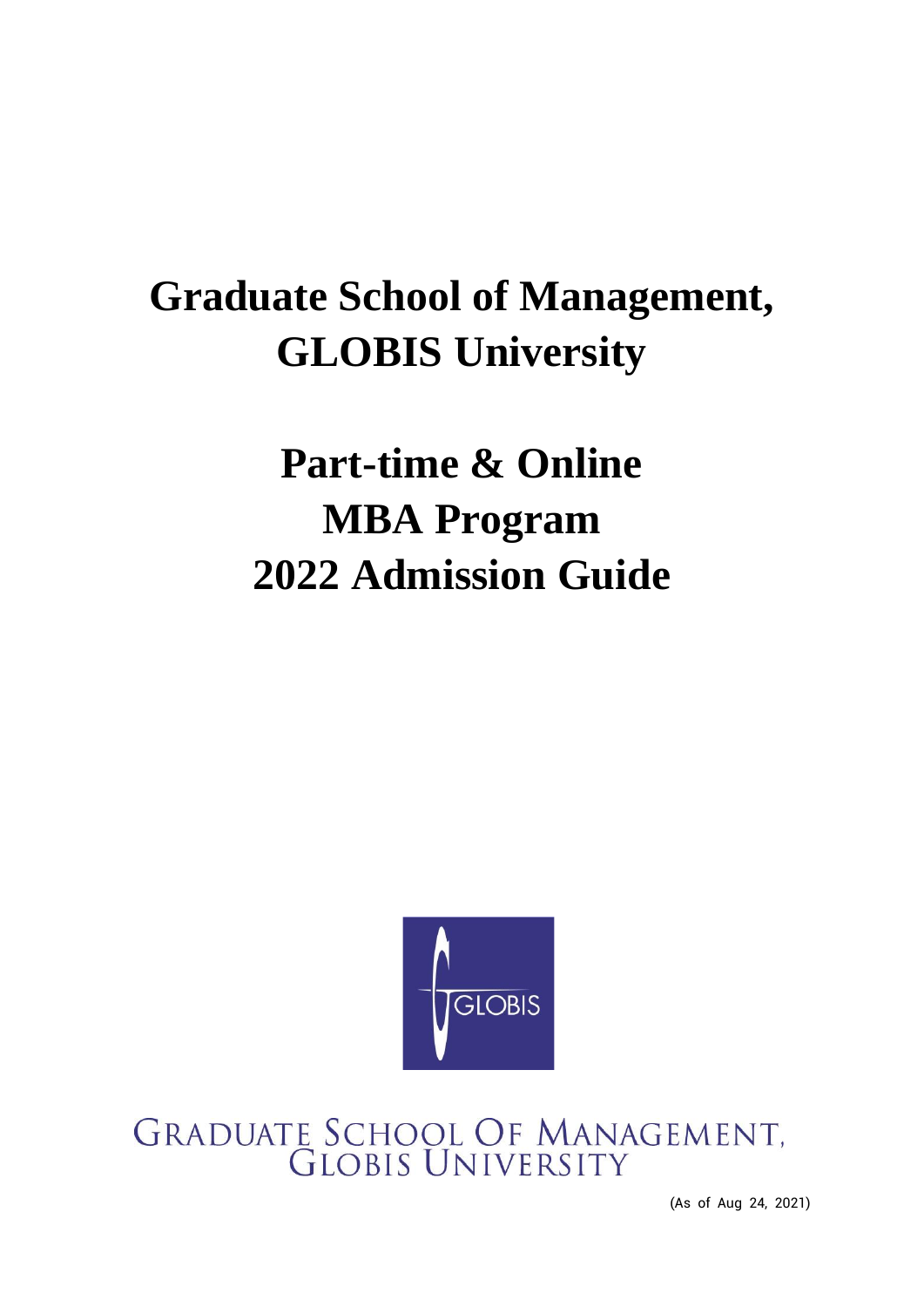# **Table of Contents**

| 2.                                                                 |  |  |
|--------------------------------------------------------------------|--|--|
| 3 <sub>l</sub>                                                     |  |  |
| 4 <sup>1</sup>                                                     |  |  |
|                                                                    |  |  |
|                                                                    |  |  |
|                                                                    |  |  |
|                                                                    |  |  |
|                                                                    |  |  |
|                                                                    |  |  |
|                                                                    |  |  |
| 2 <sub>1</sub>                                                     |  |  |
| Ibaraki Robots Career Support MBA Scholarship11<br>3 <sub>1</sub>  |  |  |
| 4.                                                                 |  |  |
| 10. Specialized Practice Education and Training Benefits System 12 |  |  |
|                                                                    |  |  |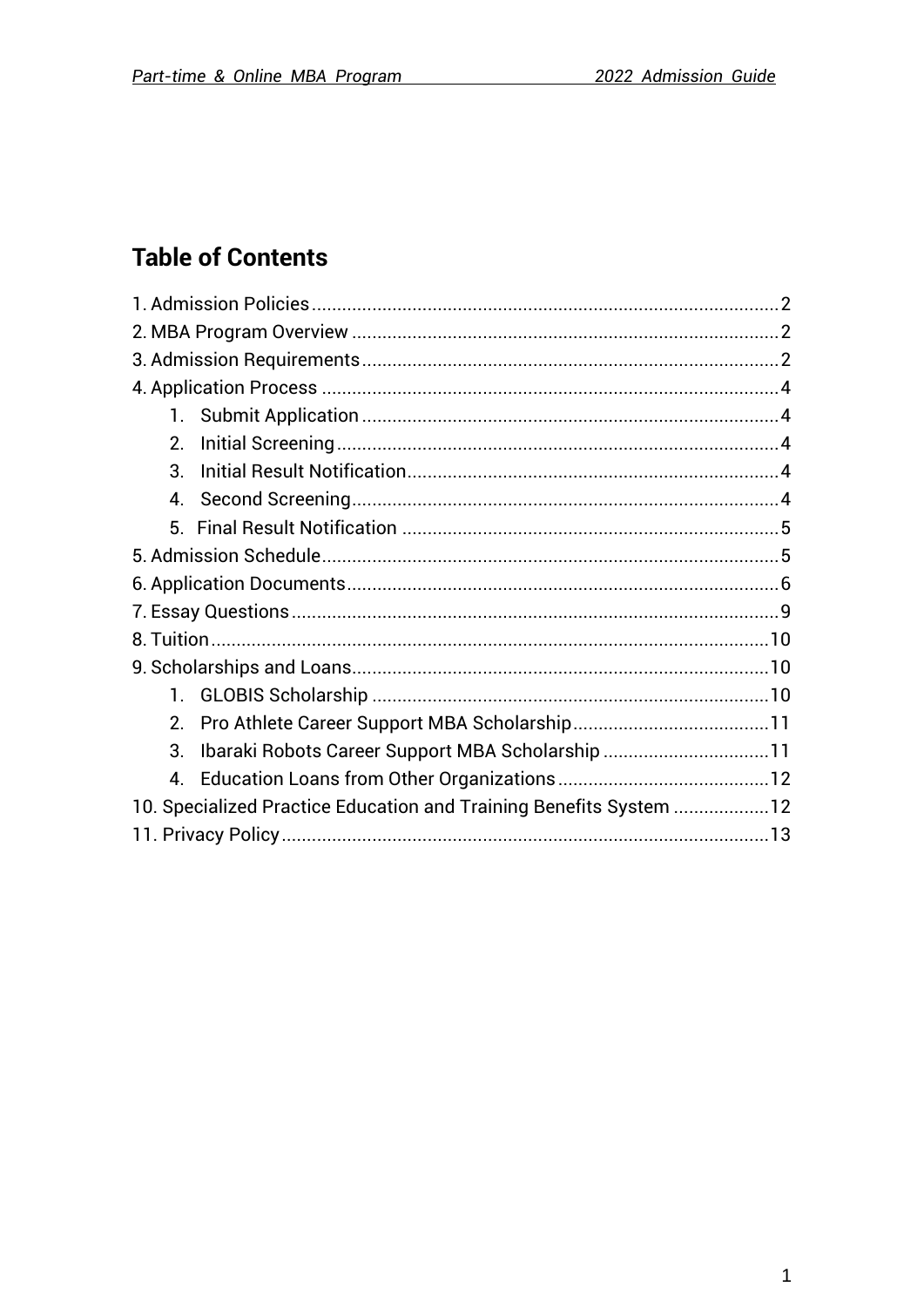# <span id="page-2-0"></span>**1. Admission Policies**

Our mission is to develop "visionary leaders who create and innovate societies". To achieve this mission, we admit students with qualities that will enable them to play a wide range of roles as future visionary leaders. In addition, our diverse body of students inspire each other as they work to realize their own aspirations. Our students have critical and logical thinking skills, communication skills, and the ability to get things done. In addition to this, our students possess a *kokorozashi*, and the will and creativity to bring about positive change in society.

Before applying to the Part-time & Online MBA Program at GLOBIS University, we encourage you to view and understand the complete Admission Policy, Curriculum Policy and Diploma Policy of the university by visiting our website which is listed below.

<span id="page-2-1"></span>https://www.globis.ac.jp/about/about-the-school/part-time-online-mba-policies/

| <b>University</b>                            | <b>Graduate School of Management, GLOBIS University</b>                                                               |
|----------------------------------------------|-----------------------------------------------------------------------------------------------------------------------|
| Degree Conferred                             | Master of Business Administration (MBA)                                                                               |
| Program Format                               | Part-time (weekday evenings and weekends)                                                                             |
|                                              | In-person at the Tokyo Campus                                                                                         |
|                                              | Live, interactive online classes                                                                                      |
| Language                                     | English                                                                                                               |
| <b>Start Date</b>                            | October 2022                                                                                                          |
| Length of Program                            | 2 years                                                                                                               |
| Requirement for<br><b>Program Completion</b> | Obtain at least 36 credits and complete all required courses<br>Pass an examination administered by GLOBIS University |
| <b>Annual Intake</b>                         | 65 students (this number is subject to adjustment)                                                                    |

## **2. MBA Program Overview**

# <span id="page-2-2"></span>**3. Admission Requirements**

Applicants to GLOBIS University need to satisfy the following three requirements:

- **1.** Be at least 22 years of age
- **2.** Have at least two years of full-time work experience by the time of entrance
- **3.** Possess a bachelor's degree or equivalent\*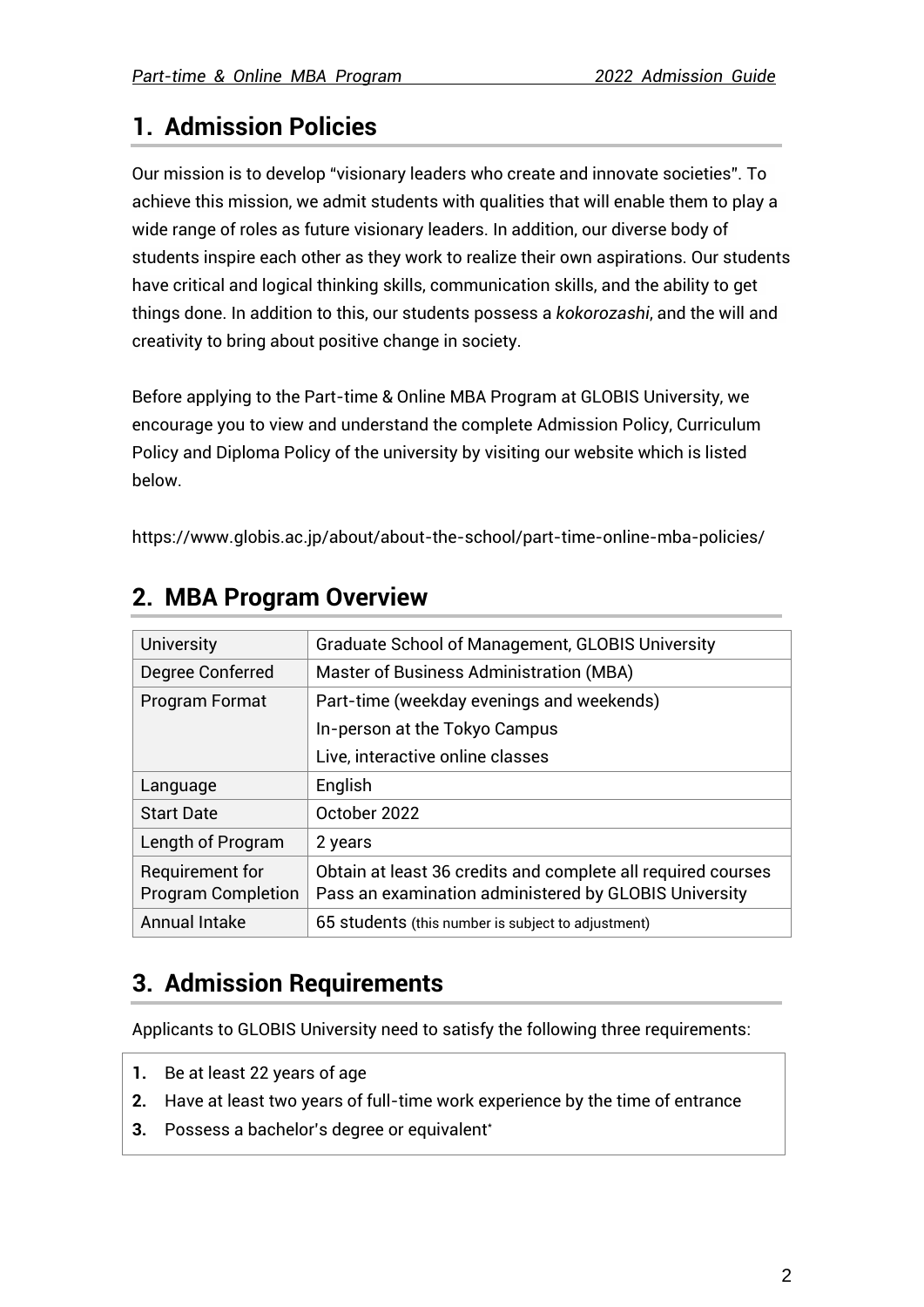\*You are required to meet one of the following criteria by the time of application:

- Received a bachelor's degree from a recognized college or university
- Completed a 16-year curriculum of school education in an institution outside of Japan and possess a degree equivalent to a bachelor's degree
- Received confirmation from GLOBIS University that your academic capacity is equivalent to that of a university or college graduate

If you are 22 years of age but do not meet one or more admission requirements indicated above, you are required to undergo a Preliminary Screening.

| <b>Preliminary Screening (only if applicable)</b> |                                                                                                                                                                                                                                                                                                                                                                                                                                                                           |                             |                            |  |
|---------------------------------------------------|---------------------------------------------------------------------------------------------------------------------------------------------------------------------------------------------------------------------------------------------------------------------------------------------------------------------------------------------------------------------------------------------------------------------------------------------------------------------------|-----------------------------|----------------------------|--|
| Applicable<br><b>Individuals</b>                  | Applicants who meet any of the following conditions are applicable:<br>Do not possess a bachelor's or master's degree<br>Do not have at least two years of full-time work experience by the time of<br>entrance<br>• Currently attending a university and is expected to obtain a bachelor's<br>degree by the time of entrance<br>If you are under 22 years of age and/or have no full-time work experience by<br>the time of application, you are not eligible to apply. |                             |                            |  |
| Required<br>Documents                             | Submit the following through the Online Admission Portal:<br>Personal Data<br>٠<br>Photo<br>Transcript<br>• Certificate of Graduation<br>• Evidence of English Ability<br>• CV (Optional)<br>• GMAT/GRE score report (Optional)<br>Please refer to section 6 for details for each document                                                                                                                                                                                |                             |                            |  |
|                                                   | Round                                                                                                                                                                                                                                                                                                                                                                                                                                                                     | <b>Application Deadline</b> | <b>Result Notification</b> |  |
|                                                   | Nov.                                                                                                                                                                                                                                                                                                                                                                                                                                                                      | Oct. 20, 2021               | Oct. 27, 2021              |  |
| Application                                       | Feb.                                                                                                                                                                                                                                                                                                                                                                                                                                                                      | Jan. 12, 2022               | Jan. 19, 2022              |  |
| Schedule                                          | Apr.                                                                                                                                                                                                                                                                                                                                                                                                                                                                      | Mar. 23, 2022               | Mar. 30, 2022              |  |
|                                                   | Jul.                                                                                                                                                                                                                                                                                                                                                                                                                                                                      | Jun. 08, 2022               | Jun. 15, 2022              |  |
| <b>Deadline</b>                                   | 18:30 (JST) on each application deadline listed above.                                                                                                                                                                                                                                                                                                                                                                                                                    |                             |                            |  |
| Application<br>Fee                                | Free                                                                                                                                                                                                                                                                                                                                                                                                                                                                      |                             |                            |  |
| Application<br>Result                             | The result will be announced through the Online Admission Portal on the<br>dates indicated above. If you pass the Preliminary Screening, you will need to<br>submit the remaining documents as described in section 6.                                                                                                                                                                                                                                                    |                             |                            |  |
| <b>Note</b>                                       | Should you pass the Preliminary Screening, the passing status is only valid for<br>the 2022 admission year. If you decide to apply after this year's admission,<br>you are required to undergo the Preliminary Screening again unless you meet<br>the admission requirements.                                                                                                                                                                                             |                             |                            |  |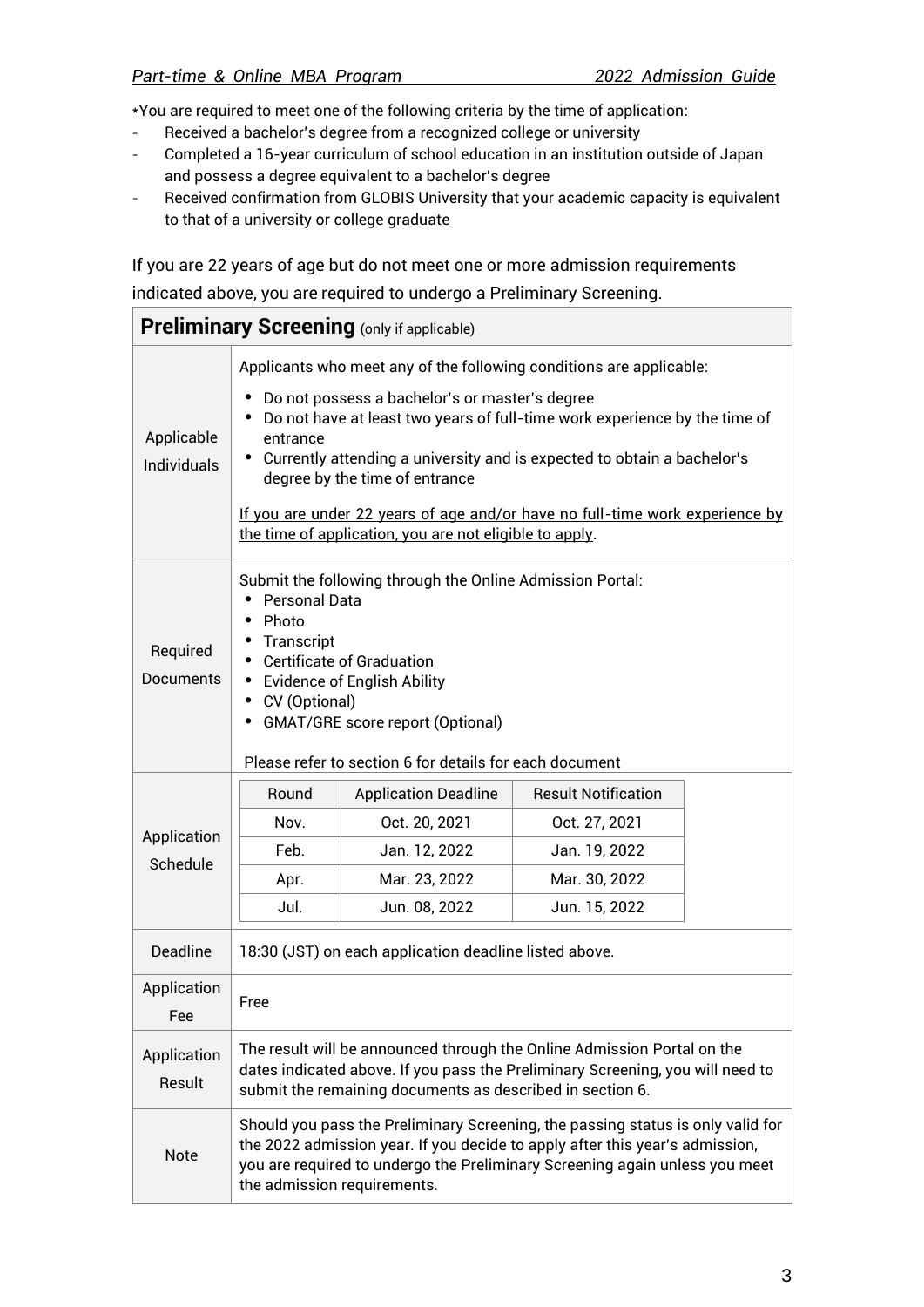## <span id="page-4-0"></span>**4. Application Process**



#### <span id="page-4-1"></span>**1. Submit Application**

Applicants are required to submit the application documents listed in section 6 through the Online Admission Portal by 18:30, Japan Standard Time (JST), on the application deadline indicated in section 5.

#### **Online Admission Portal Login URL:**

https://mbaadmission.globis.ac.jp/adm/c/ac0001

#### **Note:**

- Applications submitted by email, fax or mail are NOT accepted
- The application fee cannot be reimbursed or deferred to another academic year
- Accepted applications which contain falsified or plagiarized information will automatically result in the withdrawal of acceptance
- The application will not be examined if it is incomplete or contains errors

#### <span id="page-4-2"></span>**2. Initial Screening**

Initial screening is conducted using the information and documents submitted for application.

#### <span id="page-4-3"></span>**3. Initial Result Notification**

The result is announced through the Online Admission Portal. Shortlisted applicants will receive their interview and examination schedule (if required).

#### <span id="page-4-4"></span>**4. Second Screening**

Applicants who passed the initial screening phase are required to take a 30-minute online interview (required for all) and a 60-minute online logical thinking examination.

#### **Exemption for Logical Thinking Examination:**

Applicants who have completed the Critical Thinking course in any language at either GLOBIS University or the GLOBIS Management School with a grade of A, B, or C by the time of interview date will be exempt from taking the logical thinking examination.

#### **Note:**

For any applicants with disabilities and require special considerations for the second screening, please contact the Admissions Office prior to application.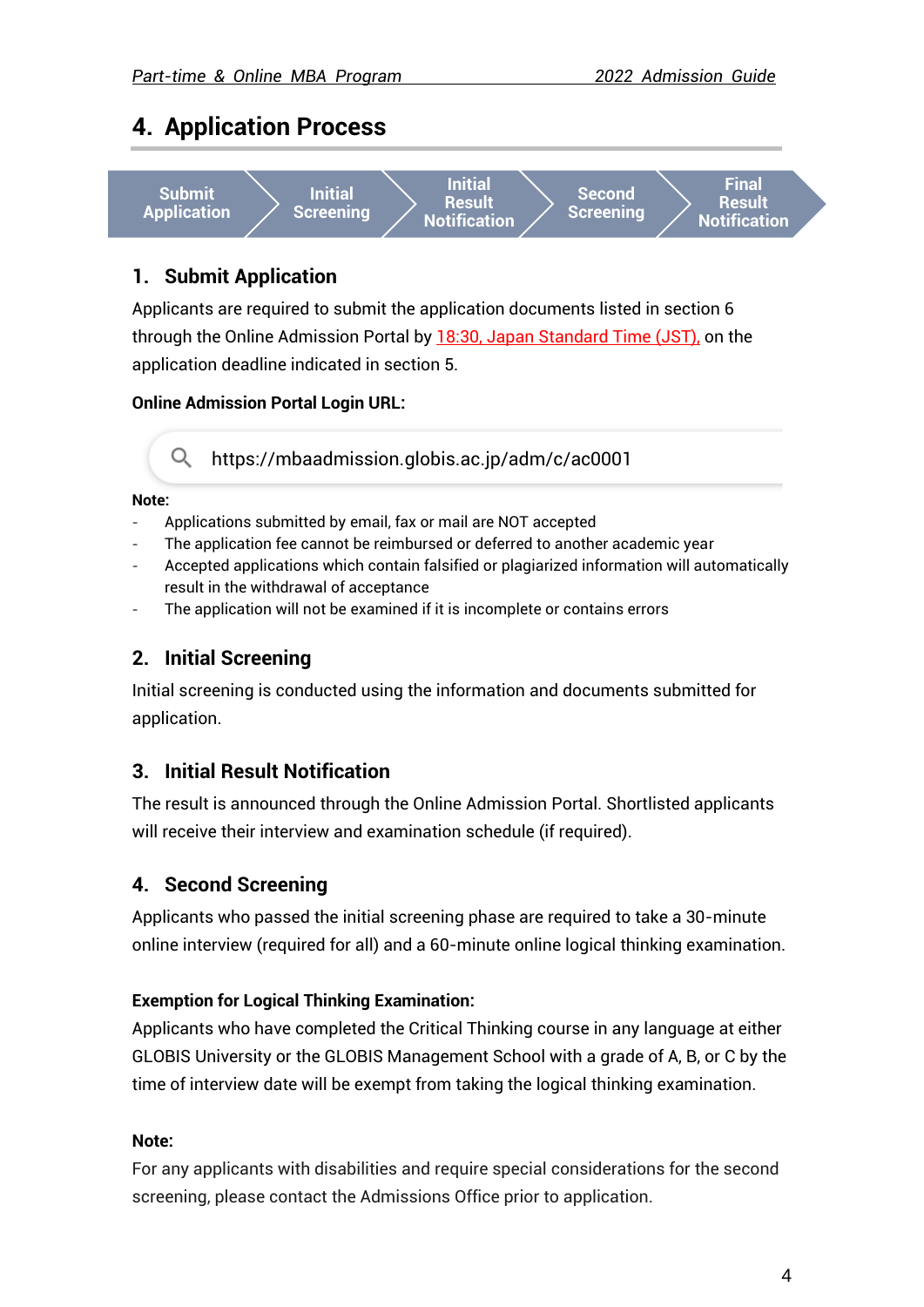#### <span id="page-5-0"></span>**5. Final Result Notification**

The final result will be announced through the Online Admission Portal. You will be able to download the Acceptance Letter and Enrollment Guide from the Online Admission Portal should you successfully pass the screening. Please note that we cannot respond to any inquiries regarding application results.

# <span id="page-5-1"></span>**5. Admission Schedule**

| Round | Application<br><b>Deadline</b> | Initial<br>Screening<br>Result<br><b>Notification</b> | Second Screening<br>(Interview & Exam) | <b>Final Result</b><br><b>Notification</b> | Deadline for<br>Confirmation<br>of Enrollment |
|-------|--------------------------------|-------------------------------------------------------|----------------------------------------|--------------------------------------------|-----------------------------------------------|
| Nov.  | Nov. 24,                       | Dec. 07.                                              | Dec. $11 - 12$ ,                       | Dec. 21,                                   | Jan. 11,                                      |
|       | 2021                           | 2021                                                  | 2021                                   | 2021                                       | 2022                                          |
| Feb.  | Feb. 15,                       | Mar. 01,                                              | Mar. $05 - 06$ ,                       | Mar. 15,                                   | Mar. 22,                                      |
|       | 2022                           | 2022                                                  | 2022                                   | 2022                                       | 2022                                          |
| Apr.  | Apr. 19,                       | May 10,                                               | May $14 - 15$ ,                        | May 24,                                    | May 31,                                       |
|       | 2022                           | 2022                                                  | 2022                                   | 2022                                       | 2022                                          |
| Jul.  | Jul. 05,                       | Jul. 19,                                              | Jul. $23 - 24$ ,                       | Aug. 02,                                   | Aug. 08,                                      |
|       | 2022                           | 2022                                                  | 2022                                   | 2022                                       | 2022                                          |

The application deadline is 18:30, Japan Standard Time (JST).

If you are invited to take an interview/exam, the date will be decided by the Admissions Office from the dates listed above. In principle, schedule changes will not be permitted unless the applicant makes a request to the Admissions Office on the Online Admission Portal when submitting the application.

You can apply to only one of the following programs within the same academic year: *Part-time & Online MBA Program (English), Full-time MBA Program (English), Parttime & Online MBA Program (Japanese).*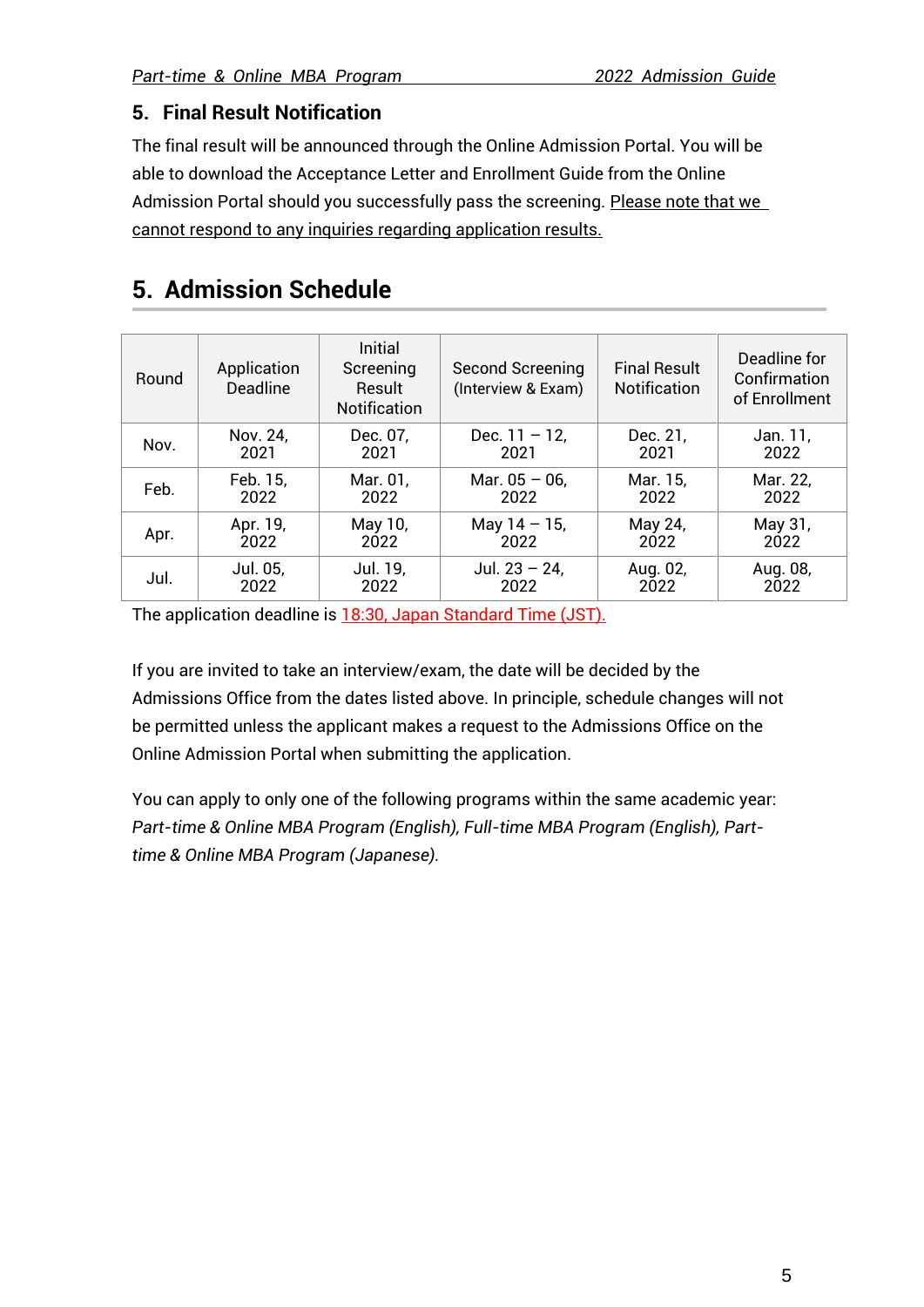## **6. Application Documents**

<span id="page-6-0"></span>Documents written in languages other than English are NOT ACCEPTED, except where otherwise prescribed. If the document is written in a language other than English, please provide an English translation signed by a translator. The translation cannot be completed by the applicant.

|              | <b>Required for all</b>                |                                            |
|--------------|----------------------------------------|--------------------------------------------|
| LΙ           | Personal data                          |                                            |
|              | Photo                                  |                                            |
|              | Letter of recommendation               |                                            |
|              | Transcript / certificate of graduation |                                            |
|              | Essays                                 |                                            |
| ப            | Application fee                        |                                            |
|              | <b>Only if applicable</b>              |                                            |
| $\mathbf{L}$ | <b>Evidence of English ability</b>     | Non-native English speakers                |
|              | <b>Evidence of financial resources</b> | All non-Japanese applicants where required |
|              | Residence card                         | All non-Japanese living in Japan           |
| H            | <b>GLOBIS Scholarship application</b>  | Applicants who wish to apply               |
|              | <b>CV</b>                              | Optional                                   |
|              | <b>GMAT / GRE score</b>                | Optional                                   |
|              |                                        |                                            |

#### ■ **Personal Data** (Required for all)

- Fill out your personal data, work experience and academic record as requested on the Online Admission Portal
- Make sure to show that you possess at least two years of full-time work experience and list every work experience after graduation. Work experience during a study period will not be regarded as "full-time" work experience unless an acceptable explanation is provided illustrating how both commitments were managed
- **Photo** (Required for all)
	- Upload a high-resolution photo (250 KB to 5MB) taken within the last three months
	- Use a clear image of your full face, front view with a plain background (similar to a passport application photo)
	- No hat or head covering are accepted unless for religious purposes
	- The photo will be used for your Student ID Card upon enrollment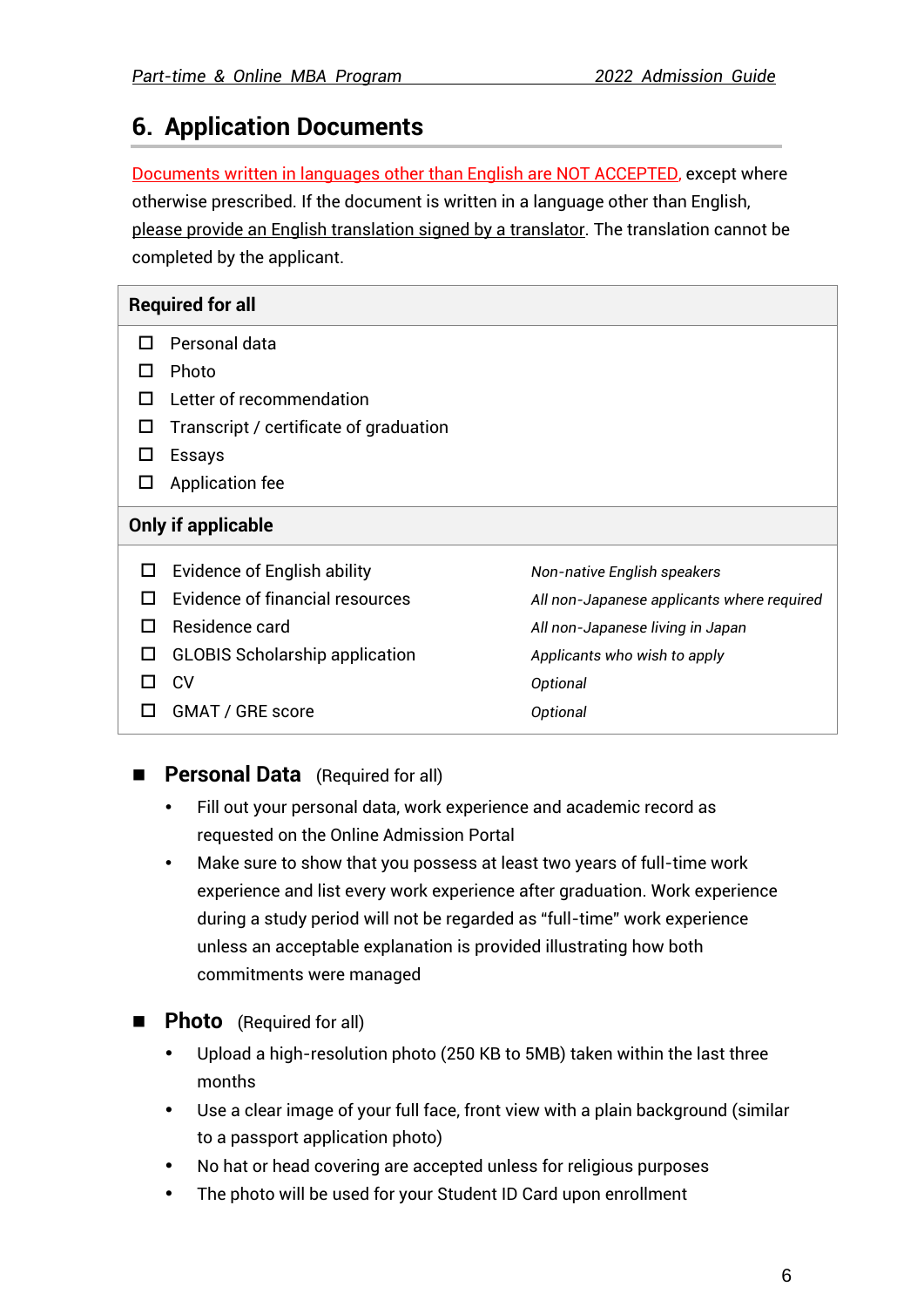- **Letter of Recommendation** (Required for all)
	- One letter of recommendation is required
	- The recommender should be a supervisor or person at your current or previous place of employment or someone who has had a close business relationship with you.
	- There are two ways to submit the letter of recommendation:

**1. Uploaded by your recommender**: by sending a request from the Online Admission Portal, your recommender will be able to receive a link to download the letter form and upload it to the system

**2. Mailed by applicant or recommender:** if your recommender is unable to make the submission online, you can submit the original letter signed and sealed by the recommender to the Admissions Office by registered mail by the application deadline

#### **Transcript** (Required for all)

- Upload a transcript of your bachelor's degree (master's and/or doctoral degrees are optional)
- If you are a Preliminary Screening applicant and do not have a bachelor's degree, you will need to upload a transcript of your highest level of education where you received a diploma (e.g., high school diploma)
- The transcript must include a list of all courses you completed and the grades you received

#### ■ **Certificate of Graduation** (Only if applicable)

- If the graduation date and the name of your obtained degree are stated in your transcript, it is not necessary to submit a Certificate of Graduation. Otherwise, you must upload a Certificate of Graduation for your bachelor's degree (master's and/or doctoral degrees are optional)
- **Essays** (Required for all)
	- Answer the essay questions on the Online Admission Portal (Refer to section 7 for the questions)
- **Evidence of English Ability** (Only if applicable)
	- All non-native English speakers are required to submit an English test score issued within two years of the application deadline
	- TOEFL, TOEIC, IELTS, Cambridge CPE\* and Cambridge CAE\* English proficiency examinations are accepted \*Please select CEFR for the 'Test Type' on the Online Admission Portal

**Exemption:** You are exempted from submitting an English test score if you meet any one of the following two conditions: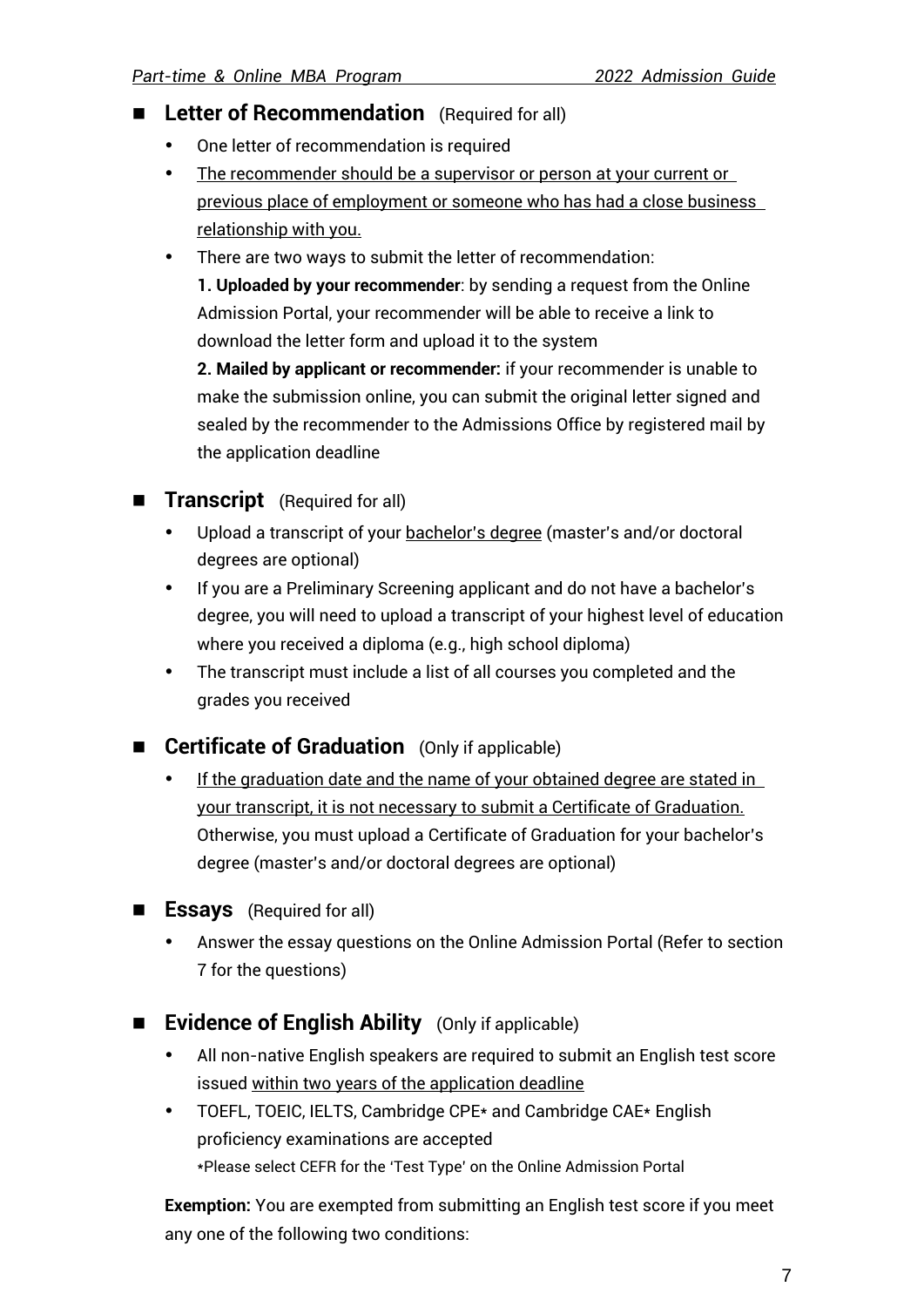- **1.** You are a native English speaker. Please select "English" as your native language on the Online Admission Portal
- **2.** Completed an undergraduate or postgraduate degree\*1 from a program taught entirely in English<sup>\*2</sup>

\*1: If your exemption relates to your postgraduate degree, please submit your certificate of graduation as evidence to prove that you completed the degree in English

\*2: If the undergraduate or postgraduate degree was taught entirely in English, you are required to upload evidence that your university degree was completed in English. You are exempted from submitting this evidence if you graduated from a university located in *Australia, Canada, India, Ireland, New Zealand, the Philippines, Singapore, the United Kingdom, or the United States*. The evidence can be an official letter from your university or a link (enclosed in a word document) to the university's web page clearly indicating that the program was taught entirely in English

#### ■ **Evidence of Financial Resources** (Only if applicable)

- Non-Japanese applicants who wish to apply for a GLOBIS scholarship must submit financial evidence of JPY 3 million, to show how they are planning to cover the Part-time & Online MBA Program tuition
- Please declare your current available financial resources by entering the following information on the Online Admission Portal:
	- Your Personal Savings (required)
	- Your Supporter's Savings (optional)
	- Other (optional)
- Each amount indicated should be accompanied by supporting evidence dated within the past three months (e.g., a copy of bank account balance)
- If the total amount of your financial evidence is less than the required amount, please indicate your plan to fund the shortfall (e.g., future salary, education loan etc.) and provide additional evidence if available
- If you submit your supporter's savings as financial evidence, a signed "Letter of Financial Support" is also required. Please note that your supporter must be a close family relation (up until and including a second degree of kinship). For example: a parent, a grandparent, a spouse, a sibling, or an aunt/uncle
- **Residence Card** (Only if applicable)
	- All non-Japanese applicants who hold residence status in Japan are required to upload a copy of both sides of the residence card
- **GLOBIS Scholarship Application** (Only if applicable)
	- Refer to section 9 for details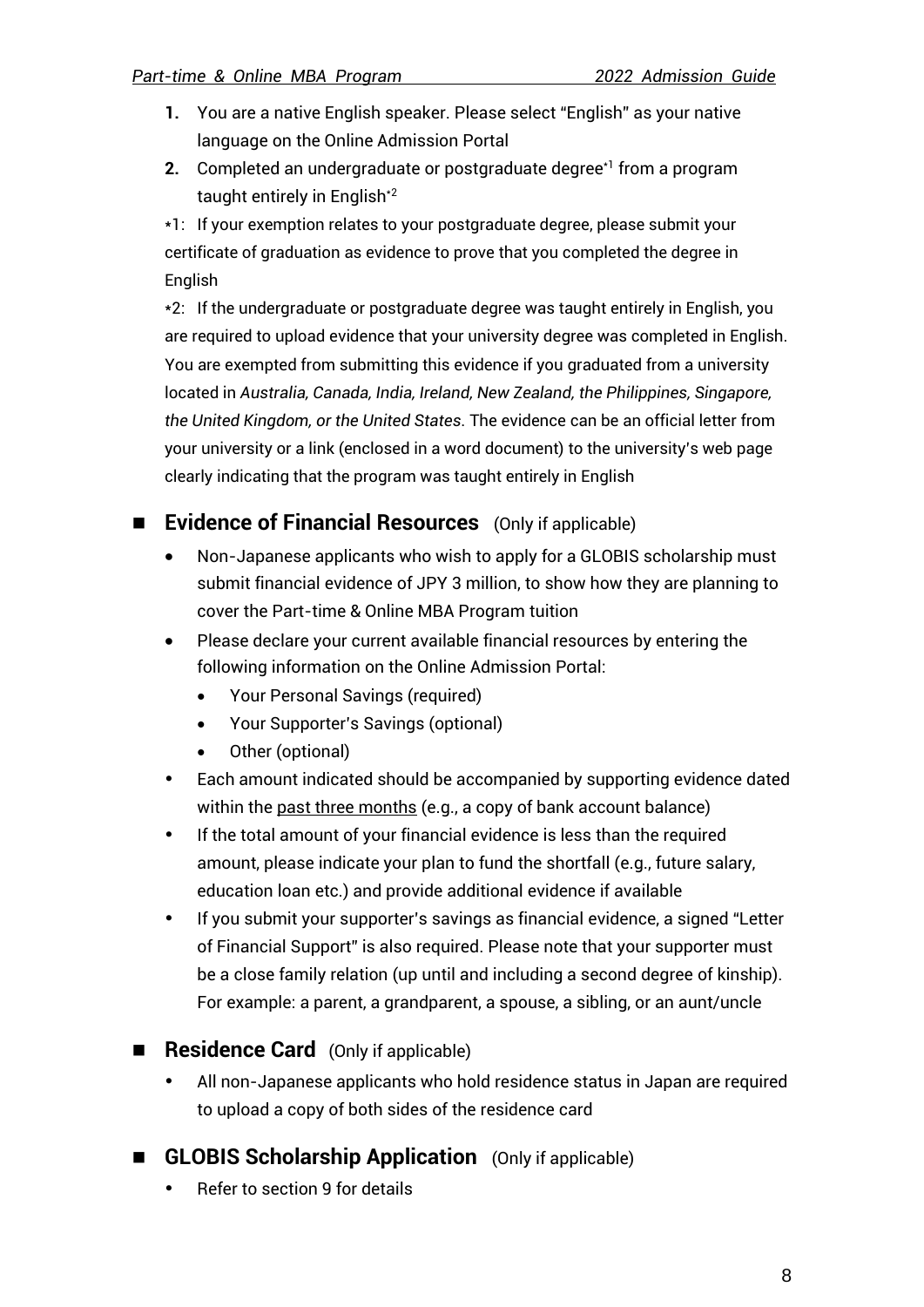- **CV** (Optional)
	- Upload your most recent CV
- **GMAT / GRE Score** (Optional, but recommended)
	- Upload your official GMAT/GRE score issued within the last five years
- **Application Fee** (Required for all)
	- Applicants living in Japan: JPY 36,000
	- Applicants living overseas: JPY 15,000

\*Payment can only be made by credit card

#### **Policy of Returning Documents**

Once submitted, we will not return any documents that can be reissued or replaced by other means. This includes the following: letter of recommendation, transcript, translation(s), notarized certifications, CV, evidence of financial resources and photocopy of residence card.

# <span id="page-9-0"></span>**7. Essay Questions**

The following essay questions need to be answered in your application. Please emphasize any international experience where applicable.

**Q1.** Tell us about a recent work or project experience (within a business setting) which you were passionate about. Describe why you were passionate about the experience, how your skills and values contributed to the experience, and how you worked with others. If the experience entails an element of "creation and innovation", such as starting a new initiative by engaging other people or bringing a change to a certain environment, please include it in the essay. (250 to 550 words)

**Q2.** Tell us about a challenging situation that you have personally faced. Describe concretely what you did about the situation as well as what you learned from it. (250 to 550 words)

**Q3.** Tell us about a long-term goal or vision for society as a business professional and your career plan to realize this vision. Describe specifically the source of inspiration for your vision, such as an inspiring person, book, or other experience. Describe how GLOBIS University and an MBA degree will help realize your vision and concrete steps you will take to make this vision a reality. (250 to 550 words)

**Q4.** Tell us about any volunteer activities, social activities, or school groups that you have been involved with. Describe the activity as well as your role and how long you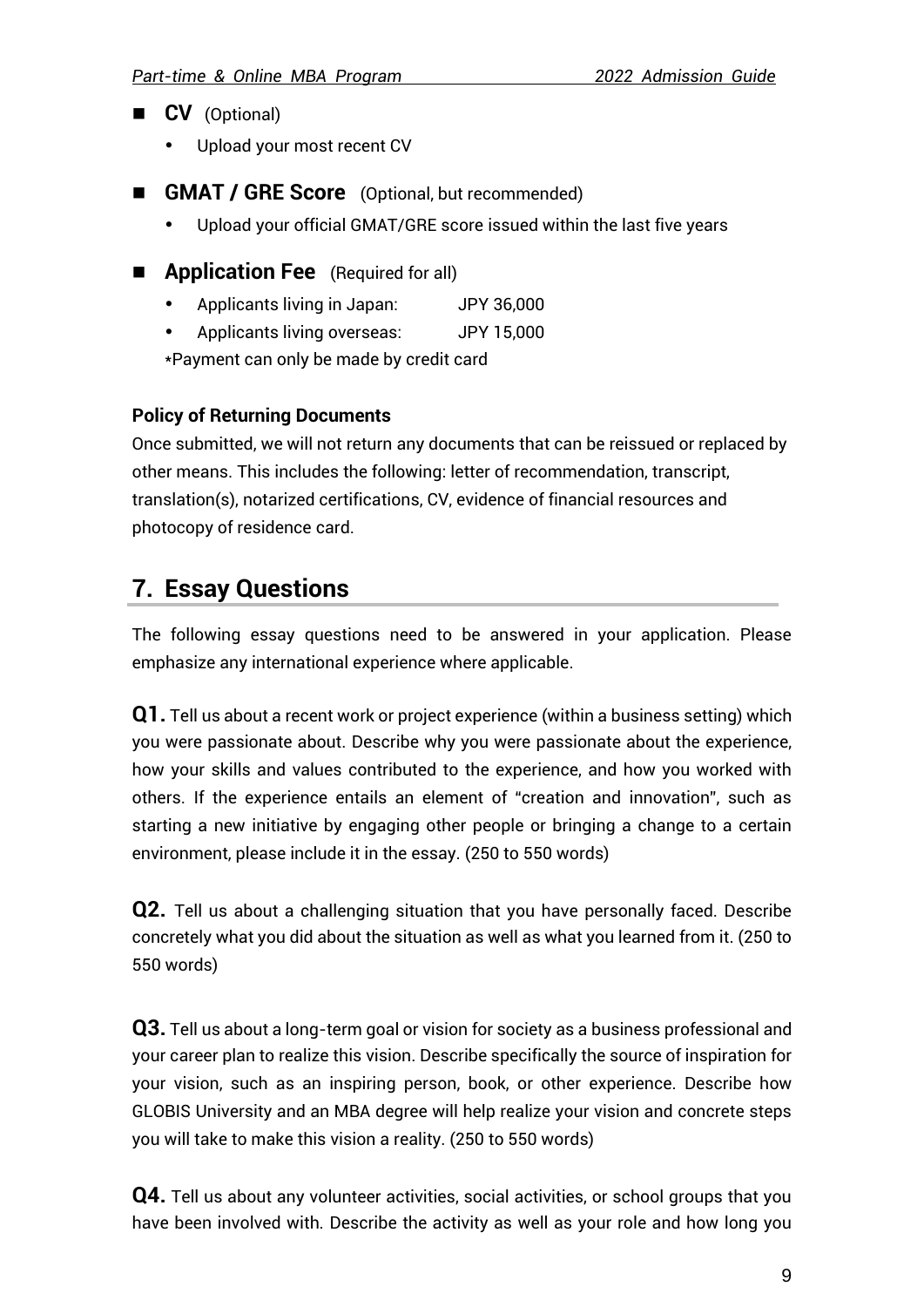were involved. Additionally, mention any academic and/or business awards you have received. (250 to 550 words)

# <span id="page-10-0"></span>**8. Tuition**

| Enrollment |                    | 1 <sup>st</sup> Year Tuition Fee | 2 <sup>nd</sup> Year Tuition Fee |                                               |                      |  | 2 Year |
|------------|--------------------|----------------------------------|----------------------------------|-----------------------------------------------|----------------------|--|--------|
| Fee        | 1st<br>Installment | 2 <sub>nd</sub><br>Installment   | 3 <sup>rd</sup><br>Installment   | $\mathbf{\Lambda}^{\text{th}}$<br>Installment | <b>Tuition Total</b> |  |        |
| JPY 80,000 | JPY 749,500        | JPY 749,500                      | JPY 749,500                      | JPY 749,500                                   | JPY 2,998,000        |  |        |

- The enrollment fee and first installment of tuition must be paid at the end of August 2022
- The tuition is paid every six months in four installments. You may pay in full upon request to the Admissions Office
- If you have paid the enrollment fee of JPY 23,000 for Pre-MBA, it will be deducted from the enrollment fee of JPY 80,000 for the Part-time & Online MBA Program The tuition for credits earned prior to admission and recognized as credits at GLOBIS University (including credits earned as a Pre-MBA student) will be deducted equally from the second and fourth installment

# <span id="page-10-1"></span>**9. Scholarships and Loans**

#### <span id="page-10-2"></span>**1. GLOBIS Scholarship**

| <b>Benefit</b> | Up to 50% of tuition                                                                                                                                                                                                                                                                                                                                                                                                                                                                                                                                                                                                                                                                                                                                                                                                                                                                                                                                                                                               |
|----------------|--------------------------------------------------------------------------------------------------------------------------------------------------------------------------------------------------------------------------------------------------------------------------------------------------------------------------------------------------------------------------------------------------------------------------------------------------------------------------------------------------------------------------------------------------------------------------------------------------------------------------------------------------------------------------------------------------------------------------------------------------------------------------------------------------------------------------------------------------------------------------------------------------------------------------------------------------------------------------------------------------------------------|
| Eligibility    | Enroll in the Part-time & Online MBA Program in 2022<br>Continuous efforts to accomplish what is stated in the scholarship essay<br>and contribute to the program<br>Complete the requirements for graduation<br>Agree to act in an ambassadorial role, participate in photoshoots, provide<br>student profiles, interviews or testimonials if requested, and to attend<br>scholarship or recruitment events as required for GLOBIS University<br>Outstanding performance during the admission screening. Including, but<br>$\bullet$<br>not limited to extensive international business experience, technology and<br>innovation background, strong academic background, and potential<br>contribution to the GLOBIS student body<br>Proactively support the growth of the GLOBIS community<br>$\bullet$<br>Sufficient need of financial assistance<br><b>Note:</b> GLOBIS reserves the right to withdraw scholarships at any time during<br>the program if recipients are unable to meet the above expectations. |
|                | Submit the scholarship essay along with your MBA application on the Online<br><b>Admission Portal.</b>                                                                                                                                                                                                                                                                                                                                                                                                                                                                                                                                                                                                                                                                                                                                                                                                                                                                                                             |
| How to         | <essay questions=""></essay>                                                                                                                                                                                                                                                                                                                                                                                                                                                                                                                                                                                                                                                                                                                                                                                                                                                                                                                                                                                       |
| apply          | How can you contribute to the betterment of GLOBIS University? Please<br>1.<br>state your plans. (250 to 550 words)                                                                                                                                                                                                                                                                                                                                                                                                                                                                                                                                                                                                                                                                                                                                                                                                                                                                                                |
|                | Why is a scholarship important in order for you to achieve your goals<br>2.<br>outlined in your MBA application? (Up to 200 words)                                                                                                                                                                                                                                                                                                                                                                                                                                                                                                                                                                                                                                                                                                                                                                                                                                                                                 |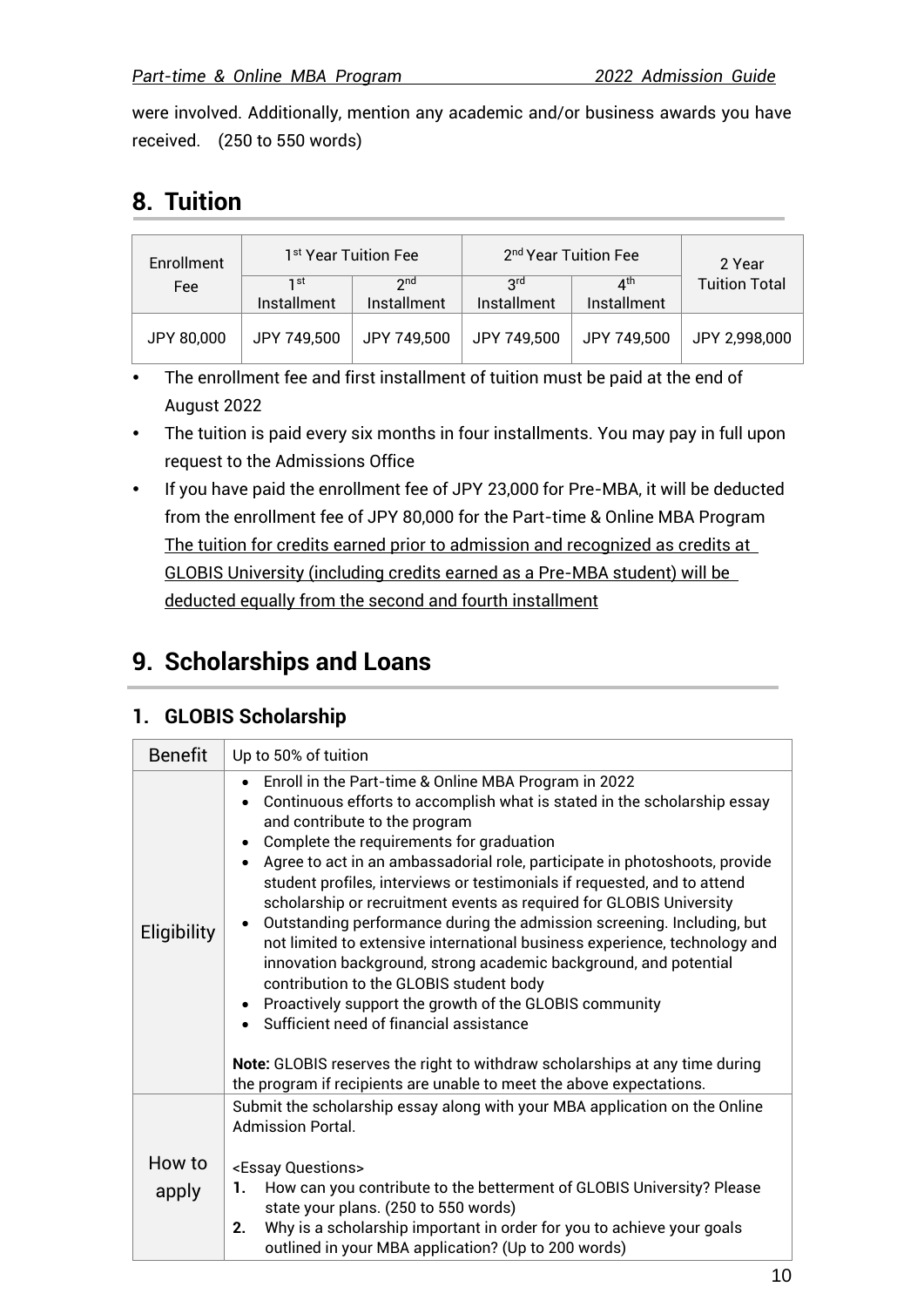| Result      | The result will be announced through the Online Admission Portal together<br>with your MBA application result.                                       |
|-------------|------------------------------------------------------------------------------------------------------------------------------------------------------|
| <b>Note</b> | Enrollment fee, additional tuition for long-term enrollment, non-GLOBIS<br>textbooks, extra-curricular expenses and living expenses are not included |

#### <span id="page-11-0"></span>**2. Pro Athlete Career Support MBA Scholarship**

| <b>Benefit</b>              | 30% of the MBA enrollment fee, MBA tuition fee and MBA extension fee                                                                                                                                                                                                                                                                                                                                                                                                                                                                                                                                                                                                                                                                                                                                                                                                                                                                                                                                                                                                                                                           |
|-----------------------------|--------------------------------------------------------------------------------------------------------------------------------------------------------------------------------------------------------------------------------------------------------------------------------------------------------------------------------------------------------------------------------------------------------------------------------------------------------------------------------------------------------------------------------------------------------------------------------------------------------------------------------------------------------------------------------------------------------------------------------------------------------------------------------------------------------------------------------------------------------------------------------------------------------------------------------------------------------------------------------------------------------------------------------------------------------------------------------------------------------------------------------|
| Eligibility                 | Applicants need to fulfill the following 2 requirements.<br>Enroll in the Part-time & Online MBA Program in 2022<br>1.<br>The university recognizes that the applicant relies on the following<br>2.<br>income sources to earn a living.<br>Note: This does not include coaches or managers who quide athletes in any<br>form<br>Remuneration primarily comes from athletic contracts with specific<br>companies or organizations, as well as sponsor contracts or contracts of<br>a similar nature (e.g., contracts for promotion appearances, advisory roles<br>$etc.$ )<br>Prize money coming from competitions the athlete competed in<br>$\bullet$<br>Notes:<br>• The sports specified above refer to physical athletic competitions<br>(including martial arts and public competitions) which adhere to certain<br>rules regardless of whether performed individually or as a group<br>Applicants who are eligible to receive the Specialized Practice Education<br>$\bullet$<br>and Training Benefits at the point of MBA enrollment are not eligible<br>Students re-entering the MBA program are not eligible to apply |
| How to<br>apply             | Contact the Admissions Office at mba-admission@globis.ac.jp should you<br>wish to apply for this scholarship and further instructions on how to apply will<br>be provided.                                                                                                                                                                                                                                                                                                                                                                                                                                                                                                                                                                                                                                                                                                                                                                                                                                                                                                                                                     |
| Selection<br><b>Process</b> | Scholarship recipients will be determined after reviewing application<br>documents submitted at the time of application (e.g., contracts, websites,<br>brochures, and other proof confirming the applicant is a professional athlete),<br>and a statement of income. An additional check of the necessary requirements<br>is conducted at the time of admission to the program.                                                                                                                                                                                                                                                                                                                                                                                                                                                                                                                                                                                                                                                                                                                                                |
| Result                      | The final decision regarding the scholarship will be sent on the day of the final<br>admission result announcement.                                                                                                                                                                                                                                                                                                                                                                                                                                                                                                                                                                                                                                                                                                                                                                                                                                                                                                                                                                                                            |

#### <span id="page-11-1"></span>**3. Ibaraki Robots Career Support MBA Scholarship**

| <b>Benefit</b>     | 70% of the MBA enrollment fee, MBA tuition fee and MBA extension fee                                                                                                                                                                                                                                                                                                                                                                                                        |
|--------------------|-----------------------------------------------------------------------------------------------------------------------------------------------------------------------------------------------------------------------------------------------------------------------------------------------------------------------------------------------------------------------------------------------------------------------------------------------------------------------------|
| <b>Eligibility</b> | Applicants need to fulfill the following 2 requirements.<br>Enroll in the Part-time & Online MBA Program in 2022<br>Belong to the 'Ibaraki Robots' managed by Ibaraki Robots Sports<br>2.<br>Entertainment Co., Ltd. and receive its recommendation<br>Notes:<br>Applicants will lose eligibility to apply if they have left the above team,<br>$\bullet$<br>withdraw from the program, or are expelled<br>• Students re-entering the MBA program are not eligible to apply |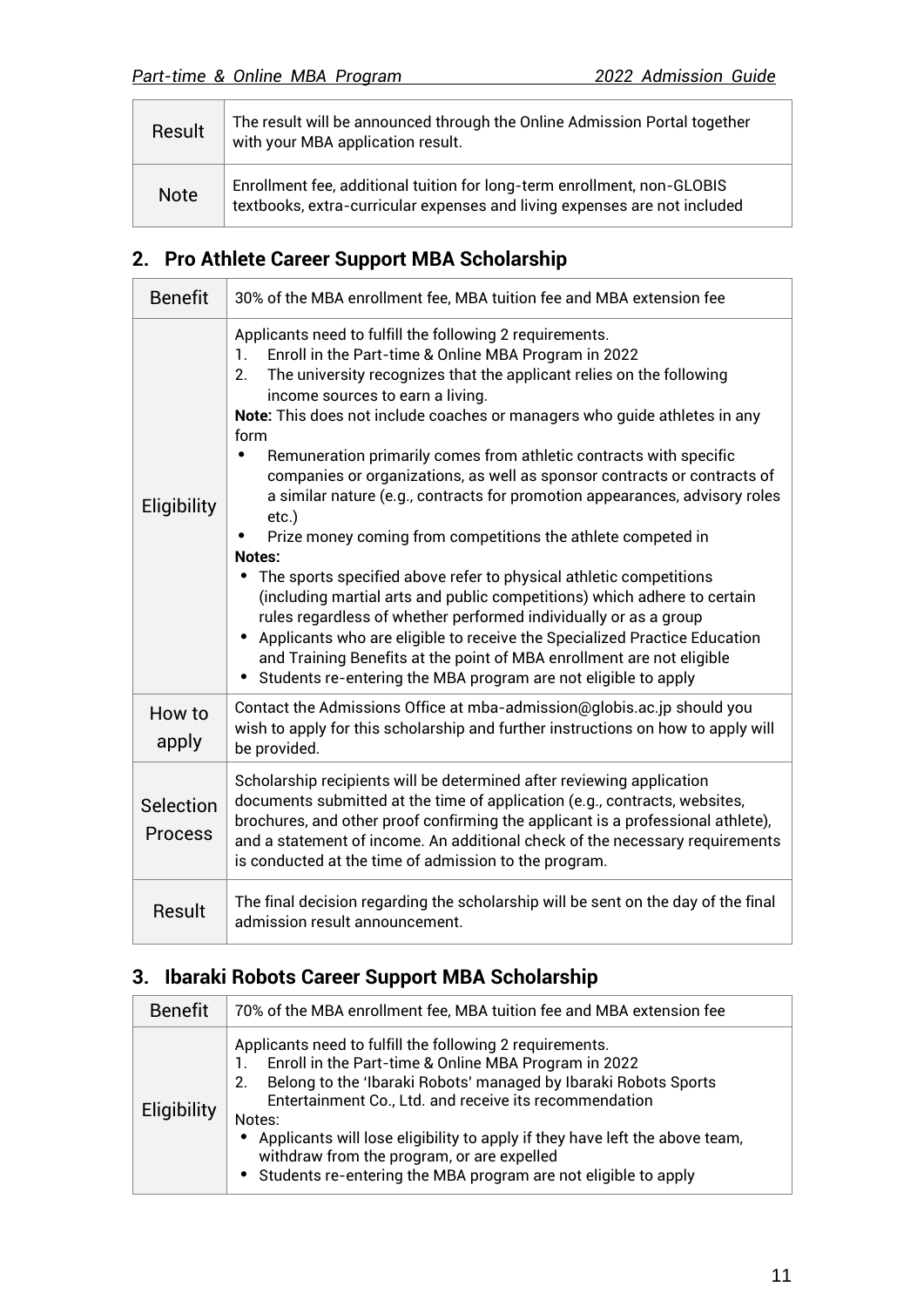| How to<br>apply             | Contact the Admissions Office at mba-admission@globis.ac.jp should you<br>wish to apply for this scholarship and further instructions on how to apply will<br>be provided.         |
|-----------------------------|------------------------------------------------------------------------------------------------------------------------------------------------------------------------------------|
| Selection<br><b>Process</b> | In principle, scholarship recipients will be selected based on their essays,<br>application documents provided at the time of application and the admissions<br>interview results. |
| Result                      | The final decision regarding the scholarship will be sent on the day of the final<br>admission result announcement.                                                                |

#### <span id="page-12-0"></span>**4. Education Loans from Other Organizations**

Financial institutions introduced by GLOBIS University offer educational loans with favorable interest rates. Please note that you are required to speak and read Japanese to understand the contract. If you need further information, please contact the Admissions Office.

#### <span id="page-12-1"></span>**10. Specialized Practice Education and Training Benefits System**

#### **\*This benefit is applicable only for applicants working in Japan**

The GLOBIS MBA program has been designated as a Specialized Practice Education and Training facility by the Ministry of Health, Labor and Welfare. If you meet certain conditions, you will be able to obtain financial support from the government. To confirm your eligibility, please contact a Hello Work Office. GLOBIS cannot determine your eligibility for this program.

#### **1. Specialized Practice Education and Training Benefits**

If you have paid employment insurance in Japan for at least two years as of the start of the program and meet other conditions (e.g., completing the MBA program within two years), you may be entitled to receive a refund up to JPY 400,000 per year. In addition, if you are employed and paying employment insurance in Japan within one year of graduation, you may be entitled to receive a further refund up to JPY 320,000.

#### **2. General Training and Education Benefits**

If you pay or have paid employment insurance in Japan but do not meet the conditions for the Specialized Practice Education and Training Benefits system (e.g., planning to complete the MBA program in three years), you may still be able to receive the General Training and Education Benefits. You will receive a refund of up to JPY 100,000.